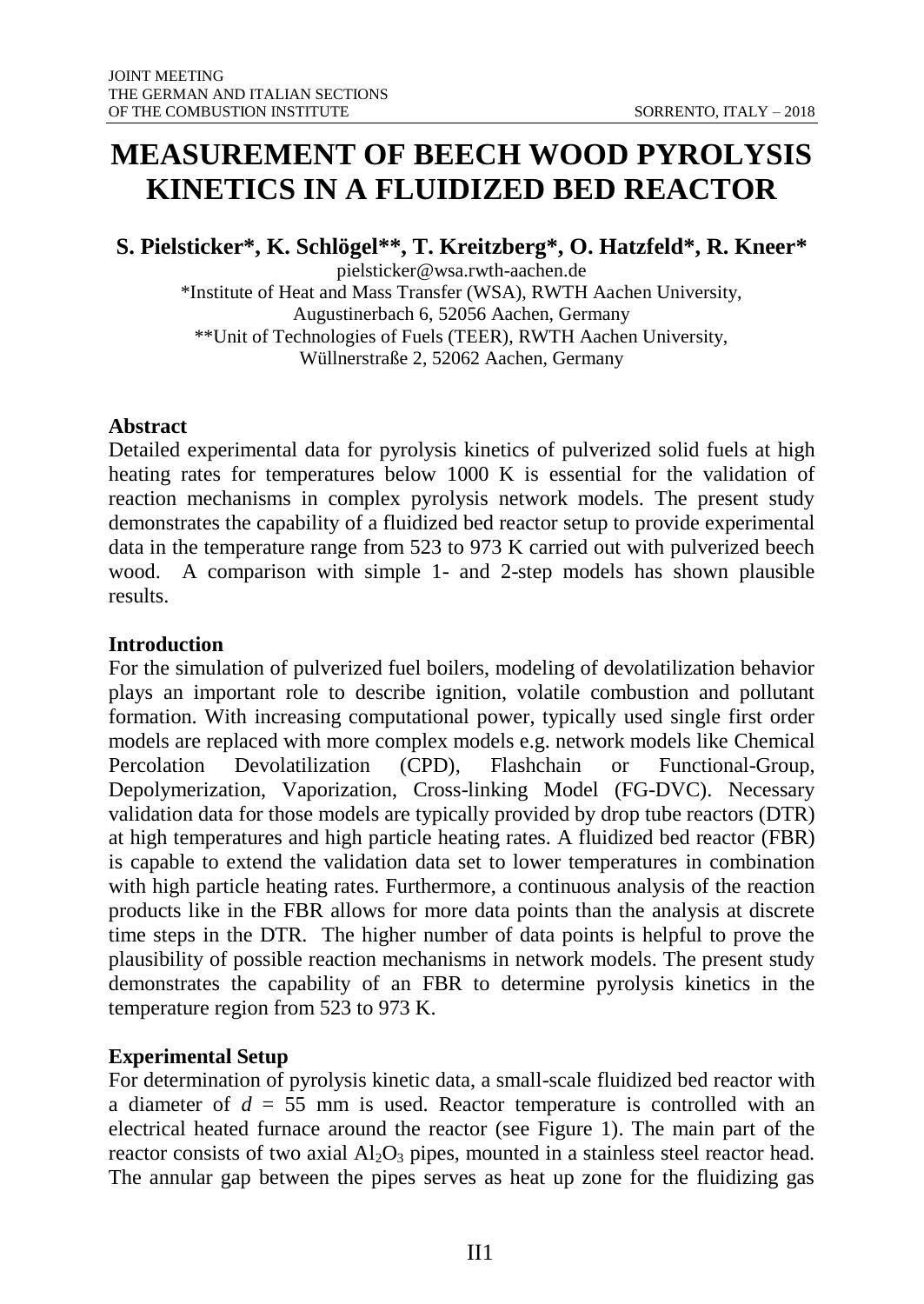flow (150–300 slph  $N_2$  depending on temperature), while the inner part encloses the fluidized bed consisting of  $Al_2O_3$  particles ( $d_{50} = 116$  µm).



**Figure 1.** Scheme of the fluidized bed reactor (dimensions in mm)

Fuel samples (15–50 mg depending on temperature) are supplied to the reactor in batches. Particle transport from the fuel lock to the bed is forced with a gas flush from (10 ml N<sub>2</sub>) to achieve fast heating rates of approximately  $10^4$  K/s [1]. Product gases are captured just above the bed and then transported to an FTIR spectrometer. The sampling line is heated to  $453 \text{ K}$  to avoid condensation of  $H<sub>2</sub>O$ and tar components. The ceramic packing reduces dead volume, while the distributor in front of the gas sampling line allows for higher volume flows without particle entrainment. Both increase the gas exchange rate, which was identified to be the limiting factor in the determination of reaction rates of solid fuel particles [2]. Time dependent gas concentrations  $c_i(t)$  are measured with an Agilent Cary 670 FTIR spectrometer, which analyzes in the wavenumber range from 600 to  $6500 \text{ cm}^3$ , a spectral resolution of 4 cm<sup>-1</sup> and a sampling frequency of 10 Hz. More detail on construction, operation and error analysis is given elsewhere [1–3].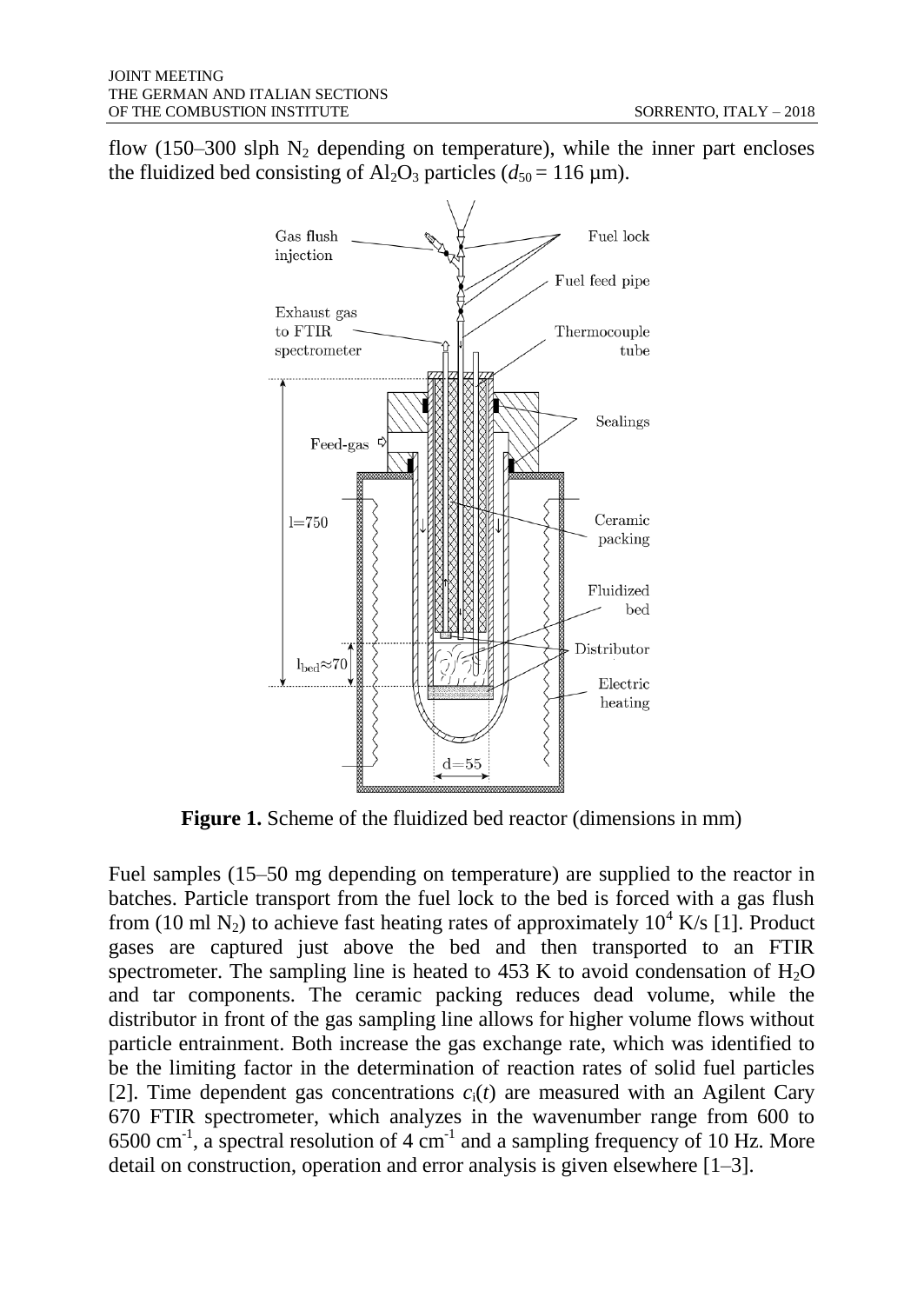For the present investigation pulverized and pre-dried beech wood particles from a sieving mesh size of 125–160 µm are used. Corresponding results from proximate and ultimate analysis are given in Table 1.

**Table 1.** Fuel properties based on ultimate and proximate analysis for investigated beech wood samples (mesh size: 125–160 µm)

| Ultimate analysis         | $C$ (daf)      | $H$ (daf) | $N$ (daf) |           | $S$ (daf) | $\mathbf{O}$ (daf)     |  |
|---------------------------|----------------|-----------|-----------|-----------|-----------|------------------------|--|
|                           | 48.83 %        | 5.64 %    | $0.23\%$  |           | $0.02\%$  | 45.24 %                |  |
| <b>Proximate analysis</b> | Moisture (raw) |           |           | Ash (dry) |           | <b>Volatiles (daf)</b> |  |
|                           | 7.28 %         |           | $0.36\%$  |           | 85.34 %   |                        |  |

#### **Evaluation and Modeling**

In the first step of the evaluation procedure for determining pyrolysis kinetic parameters, the experimentally derived rate of released gases  $dY_{\text{Gas,exp}}/dt$  is calculated according to equation (1) from the measured FTIR gas concentrations  $c_i$ of 21 different gas species (including CO,  $CO_2$ ,  $C_xH_yO_z$ ,  $SO_2$  and  $NO_x$ ). Concentration of  $H_2O$  was ignored to avoid interferences with underlying drying processes.

$$
\frac{dY_{\text{Gas,exp}}}{dt} = \frac{\rho_{N_2} \cdot \dot{V}_{N_2}}{m_{\text{F}} \cdot M_{N_2}} \cdot \frac{\sum_{i=1}^{n} c_i \cdot M_i}{1 - \sum_{i=1}^{n} c_i} \tag{1}
$$

Herein  $m_F$  is the injected fuel mass,  $\dot{V}_{N_2}$  the fluidizing volume flow of nitrogen,  $\rho_{N_2}$  the density and  $M_1$  the molar mass of each measured species.

In the second step, the experimentally derived gas release rate  $dY_{\text{Gas,exp}}/dt$  is approximated with a model derived one. In the present study, two different model approaches are presented, a 1-step model and a 2-step model. Characteristic parameters of both models are evaluated by the method of least squares. Effects of gas transportation and mixing in reactor and sampling line have been considered with a convolution transfer function as described in detail in [3].

In the 1-step model, the rate of released gases during pyrolysis is captured with

$$
\frac{dY_{\text{Gas}}}{dt} = r \cdot [Y_{\text{Solid}}(t) - Y_{\text{Solid}, \infty}], \tag{2}
$$

where  $r$  is the characteristic reaction rate and  $Y_{\text{solid}}$  represents the mass fraction of solid material, unconsidering the chemical transformation process from coal to char.  $Y_{\text{solid},\infty}$  is the final char yield after pyrolysis is completed. Amount of solid material can be calculated from a coupled integration of equation (2) and a mass balance (equation (3)) with the assumption, that all released volatiles are captured in the gas phase: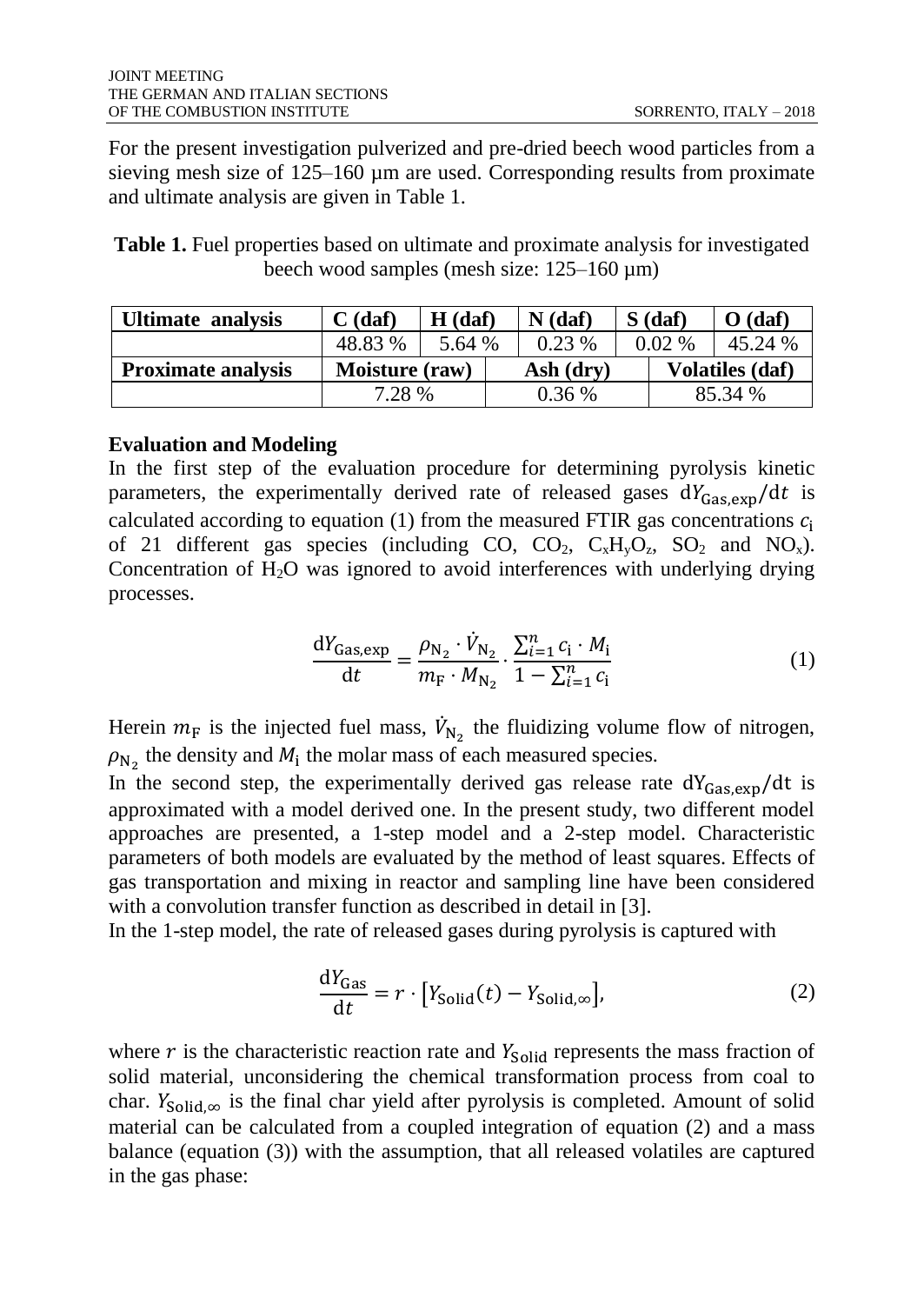$$
Y_{\text{Solid}}(t) = 1 - Y_{\text{Gas}}(t) \tag{3}
$$

In the 2-step model, primary and secondary pyrolysis reactions are considered in the model formation. During primary pyrolysis, the model assumes the release of gaseous products ( $Y_{\text{Gas},\text{prim}}$ ) as well as tar ( $Y_{\text{Tar}}$ ). Fraction of released tar from the overall amount of released volatiles is given by the factor  $f_{\text{Tar}}$ . Corresponding rate equations are given by equation (4) and (5).

$$
\frac{dY_{\text{Gas,prim}}}{dt} = (1 - f_{\text{Tar}}) \cdot r_{\text{prim}} \cdot \left[ Y_{\text{Solid}}(t) - Y_{\text{Solid}, \infty} \right] \tag{4}
$$

$$
\frac{dY_{\text{Tar}}}{dt} = f_{\text{Tar}} \cdot r_{\text{prim}} \cdot \left[ Y_{\text{Solid}}(t) - Y_{\text{Solid}, \infty} \right] - r_{\text{sec}} \cdot Y_{\text{Tar}} \tag{5}
$$

Despite the formation of tar, also decomposition during secondary pyrolysis with the reaction rate  $r_{\text{ser}}$  is considered in the last term of equation (5). The decomposed tar reacts into secondary gas  $Y_{\text{Gassec}}$  according to equation (6).

$$
\frac{dY_{\text{Gas,sec}}}{dt} = r_{\text{sec}} \cdot Y_{\text{Tar}} \tag{6}
$$

For the comparison with experimental data, primary and secondary gas release rates are summed, as there is no possibility to distinguish between primary and secondary gas species during the experimental evaluation.

$$
\frac{dY_{\text{Gas}}}{dt} = \frac{dY_{\text{Gas,prim}}}{dt} + \frac{dY_{\text{Gas,sec}}}{dt} \tag{7}
$$

Analogous to equation (3), yield of remaining solid is calculated via a mass balance:

$$
Y_{\text{Solid}}(t) = 1 - Y_{\text{Gas}}(t) - Y_{\text{Tar}}(t) \tag{8}
$$

#### **Results**

Figure 2 gives a comparison between the experimentally derived gas release rate  $dY_{\text{Gas,exn}}/dt$  (dots) and the two model derived fitted curves for 1- and 2-step model. Data corresponds to a single batch experiment at 873 K. Both models can capture the overall profile. Especially the maximum peak height is almost identical to the experimental values. Offside the peak, different behaviors of the two models are observable. While the 2-step model captures the experimental curve for all times very well, the 1-step model shows deviations in particular on the falling edge of the profile. Further investigations are thus only performed with the 2-step model.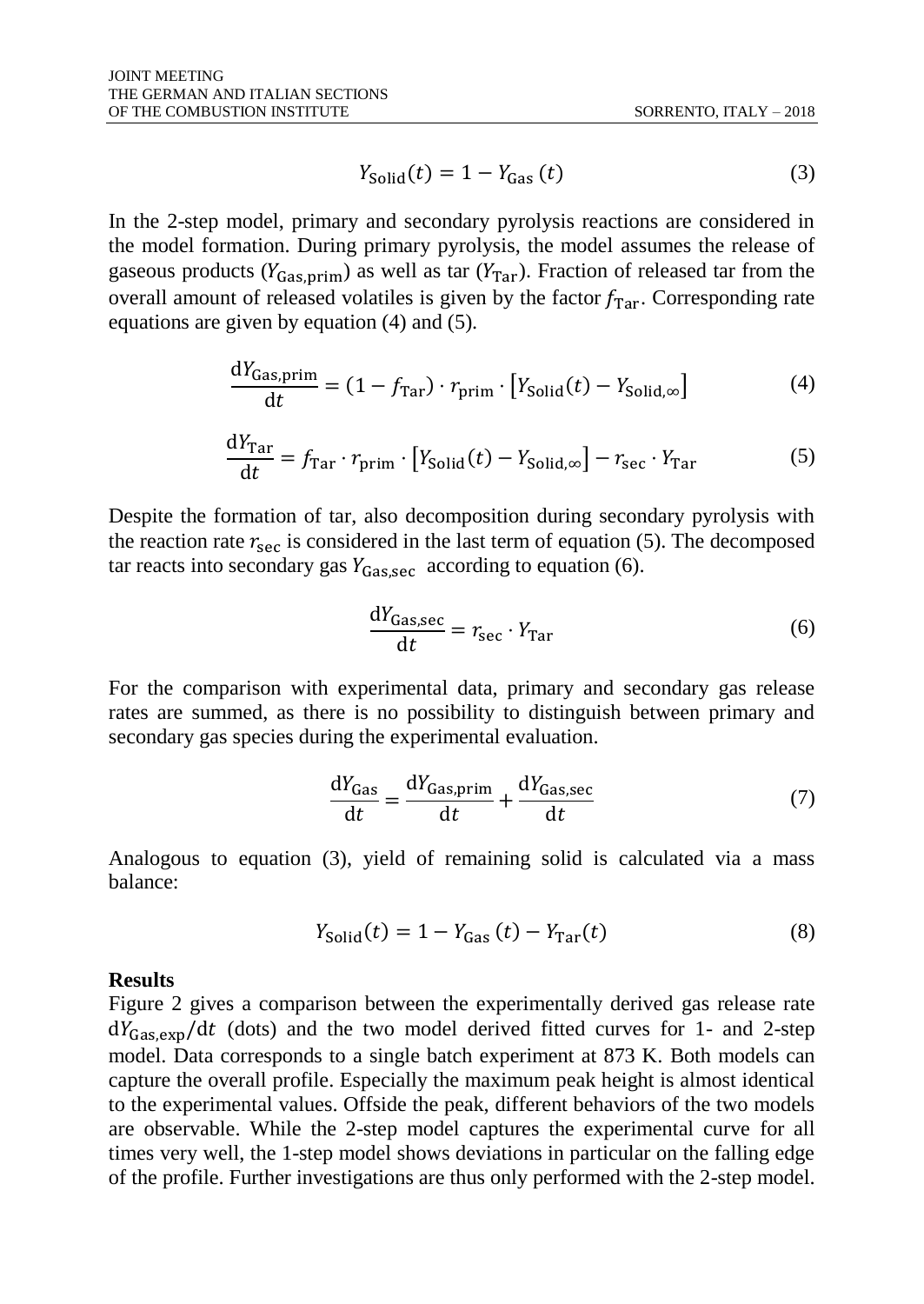

**Figure 2.** Comparison of experimentally derived gas release rate and corresponding model fit for 1- and 2-step model (single experiment at 873 K)

The above shown 2-step model curve is based on the following parameter set:  $r_{\text{prim}} = 1.656 \text{ s}^{-1}$ ,  $r_{\text{sec}} = 0.0575 \text{ s}^{-1}$ ,  $f_{\text{Tar}} = 0.235$  and  $Y_{\text{Solid},\infty} = 0.629$ . Analogous, parameter sets are derived via least squares fits for all investigated temperatures from 523 K to 1473 K. Figure 3 shows an Arrhenius diagram, where the primary reaction rate  $r_{\text{prim}}$  is plotted over inverse temperature. Two main aspects are observable. In the low temperature region below  $\approx$ 973 K, the reaction rate shows a linear trend according to an Arrhenius law

$$
r = A \cdot \exp\left(-\frac{E_a}{\mathcal{R}T}\right),\tag{9}
$$

where A is the pre-exponential factor,  $E_a$  the activation energy,  $R$  the universal gas constant and T the temperature. For the investigated beech wood,  $E_a =$ 48.74 kJ/mol and  $A = 1.27 \cdot 10^3$  s<sup>-1</sup> are found as kinetic parameters. In the high temperature range, detection limit of the reactor has been reached as it was theoretically predicted in [2].

#### **Conclusion**

The study has shown that the small-scale fluidized bed reactor is capable to derive pyrolysis kinetic parameters in the temperature range from 523 to 973 K. For the exemplary chosen beech wood, a 2-step model including primary and secondary pyrolysis reactions was well suited to capture the experimentally derived gas release. Furthermore, the fitted parameters show consistent behavior within the investigated temperature range.